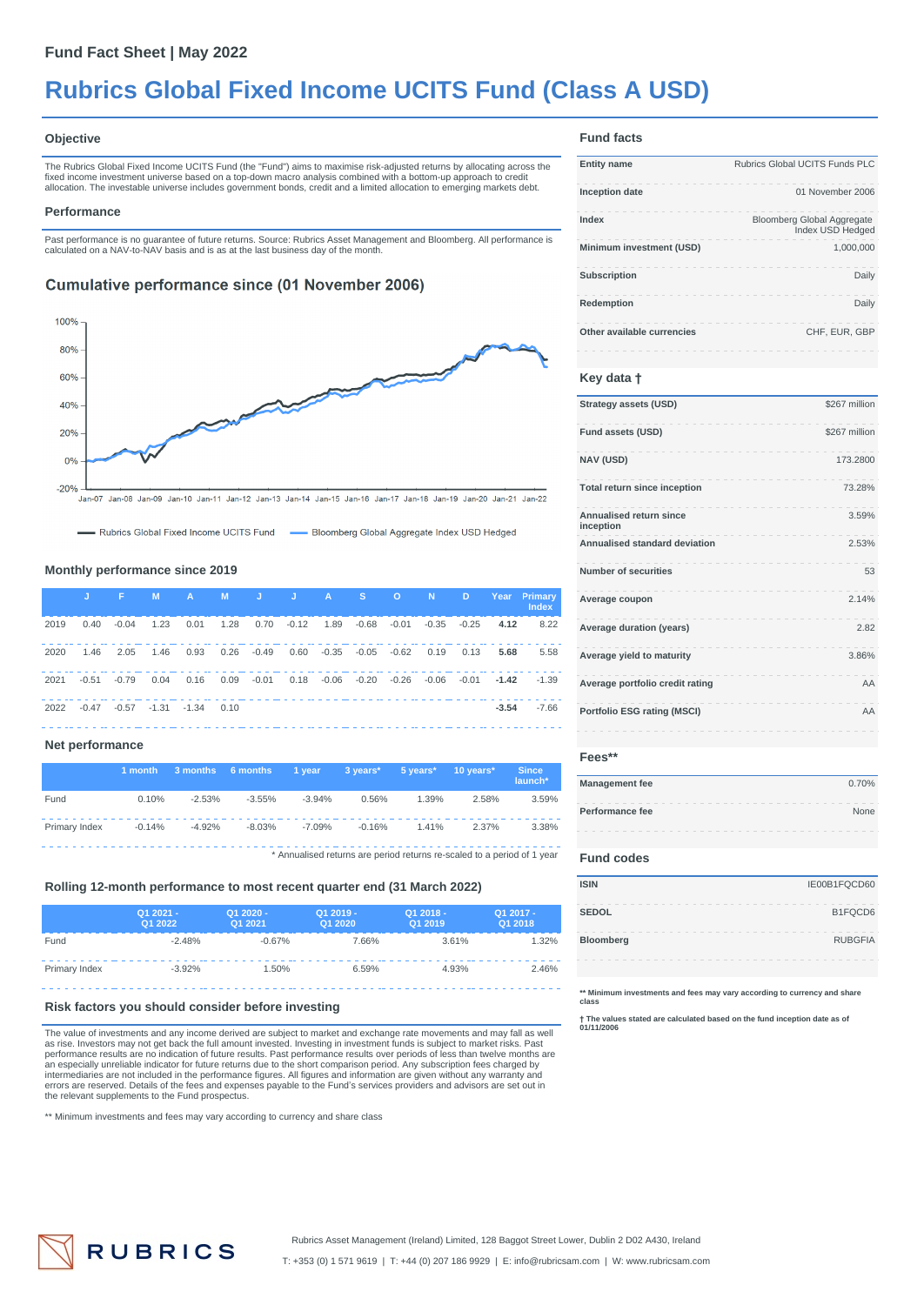## **Rubrics Global Fixed Income UCITS Fund (Class A USD)**

#### **Fund commentary**

#### **Sector allocation\***

The Rubrics Global Fixed Income UCITS Fund (USD Class A) returned +0.10% in May. By contract the broad fixed income<br>market performance posted negative returns as the Bloomberg Barclays Global Aggregate Index (USD Hedged) r contributed +0.22% to overall returns, with corporate issues and emerging market exposure contributing –0.05% and +0.01% respectively.

The Fund duration was little changed at 2.8 in May as the Fund sold down some remaining longer dated corporates and<br>switched some 10y and 30y treasuries into shorter dated maturities. The Corporate exposure declined to 31. of some sales and other bonds rolling off, with the bulk of the corporate portfolio now in very short-dated bonds. There was<br>some easing of the central bank hawkishness in May as the market jumped on comments from the Fede that a pause in hiking may be appropriate in September to reprice US yields lower, particularly in the front end. US 2y yields<br>were 16bp lower to 2.56%, steepening the 2s10s curve by 7bp to 29bp. The long end of the bond c several hawkish ECB speakers and Lagarde outlined the planned rate hikes over the coming ECB meetings which saw front<br>end yields reprice higher. German 2y yields were 24bp higher to 0.50%, and 2s10s was 6bp flatter to 62bp end the month at 0.19%, the first monthly close in positive territory since 2019. Credit spreads were slightly wider once again as the Bloomberg Barclays US BBB bond index spread moved 7bp wider to 156bp and the US High Yield bond index spread<br>was 27bp wider at 406bp. The Fund continues to increase its allocation to government bonds and hold corpor with a short duration with a view to adding risk at a more favourable entry point as yields rise and spreads widen.

#### **Market commentary**

US yields won a reprieve in May as 10y yields moved lower for the first time since November of last year. The Federal<br>Reserve delivered its anticipated 50bp rate hike early in the month and yields peaked shortly thereafter readings and some hawkish statements from the ECB led to an increase in rate hike pricing in Europe. Christine Lagarde<br>took the unusual step of essentially pre-announcing ECB policy. Asset purchases are now expected to end whether to hike. The open question remains whether central banks can tighten financial conditions enough to bring down<br>inflation without causing a recession. Pronouncements from central bankers indicate they think it's pos fine needle to thread and the risk of tightening too far is significant. Over the course of the month US 10y yields were 9bp<br>lower at 2.84% and German 10y yields were 18bp higher at 1.12%. The S&P 500 was unchanged and the headline space. The COVID restrictions in China were a concern for the growth and inflation outlooks, but restrictions began<br>to ease towards the end of the month. Monetary policy and inflation remain the top focus for inve

#### **Top five securities**

| <b>Issue</b>                                          | <b>ISIN</b>         | Weight | <b>Next Call Date</b> |
|-------------------------------------------------------|---------------------|--------|-----------------------|
| US TREASURY N/B 1.500 15 Feb 25                       | US91282CDZ14        | 14.6%  |                       |
| US TREASURY N/B 1.750 15 Mar 25                       | US91282CED92        | 13.2%  |                       |
| US TREASURY N/B 1.875 28 Feb 27                       | US91282CEC10        | 11.9%  |                       |
| BUNDESOBLIGATION EURO 0.000 10 DE0001141836<br>Apr 26 |                     | 7.8%   |                       |
| US TREASURY N/B 2.750 30 Apr 27                       | <b>US91282CEN74</b> | 5.6%   |                       |



#### **Ratings allocation\***



#### **Duration allocation\***



**Currency allocation excluding hedging\***



\*Totals may not equal 100% due to rounding